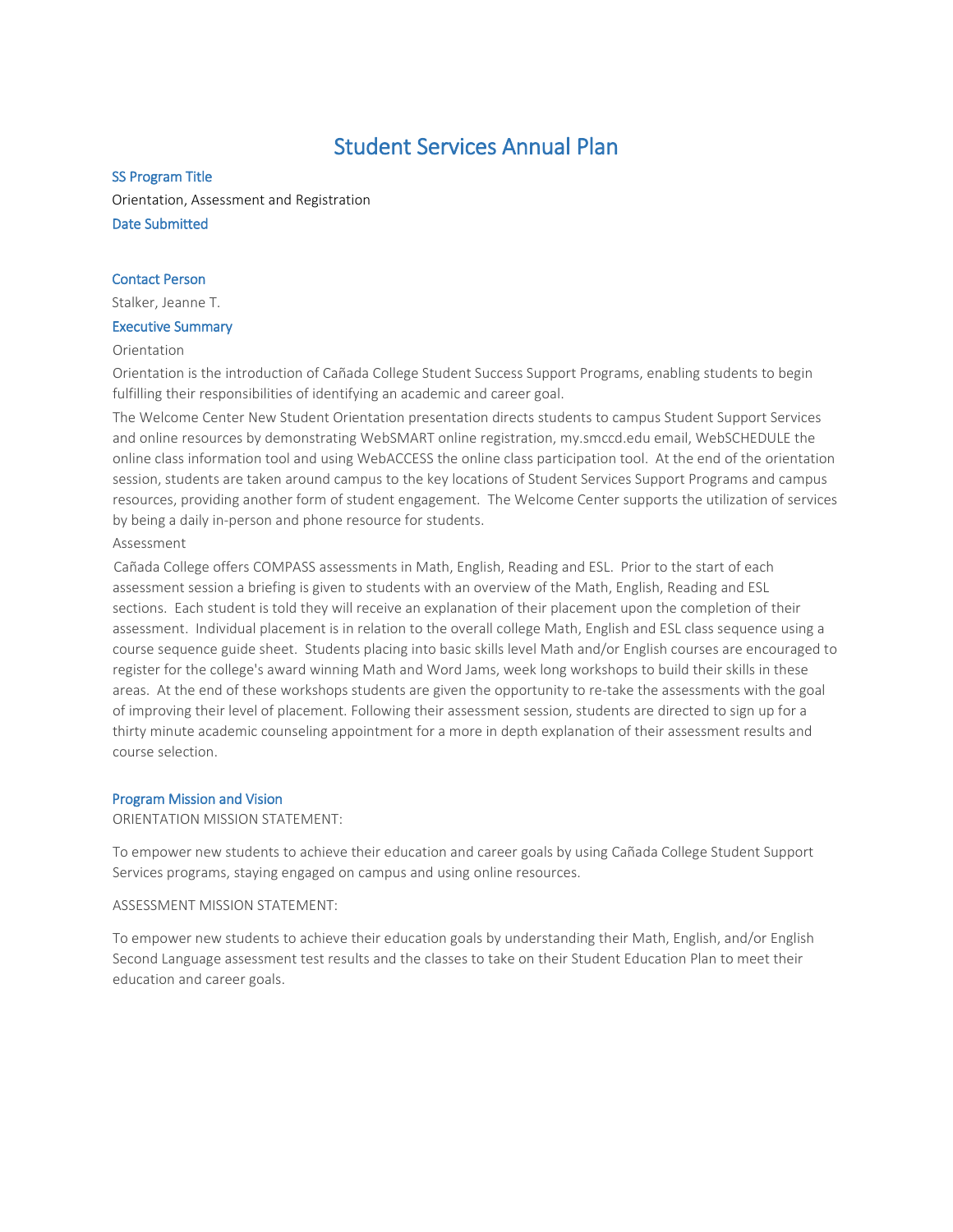Relationship of Program to College Mission: *Indicate how the program aligns with the college's mission by checking the appropriate boxes. Check all that apply:*

⊽ Basic Skills

⊽ Transfer

⊽

Relationship of Program to College Vision: *Indicate how the program aligns with the college's vision by checking the areas that you address in your program.*

⊽ Quality of Academic Life ⊽ Diverse Culture ⊽

Personal Support and Development of Students

Student Success Programs

# Program Data Measures List: *List the program or department data measures in this box that were used in this past cycle.*

Student Surveys and Satisfaction Data summer 2013 to fall 2013 (April 2013 to October 2013)

Reflection on Data: *Provide a reflection on what the data means*

# PERCENTAGES ARE BASED ON INDIVIDUAL COURSE ENROLLMENTS

| <b>REGISTRATION ON-LINE</b> | <b>REGISTRATION</b><br><b>IN-PERSON</b> |
|-----------------------------|-----------------------------------------|
| 93%                         | 7%                                      |
| 92%                         | 8%                                      |
| 94%                         | 6%                                      |
| 93%                         | 7%                                      |
| 93%                         | 7%                                      |
| 93%                         | 7%                                      |
|                             |                                         |

## ORIENTATION AND ASSESSMENT

Because the Welcome Center presents Orientation, Assessment, and sets up Counseling Appointments, students begin to form familiarity and experience Student Engagement with college personnel and support that continues throughout their college experience. In our Orientation, Assessment, and Counseling model, students have a central place on campus where they can obtain help with the many details of college attendance. Students are supported by in-person and telephone support daily during college business hours, and they are also instructed on how to obtain after hours support for the college online resources by submitting a Help Ticket to resolve problems with using the WebSMART, my.smccd.ed, and the WebACCESS. Cañada College students and parents continually compliment the Welcome Center on its personal service and friendliness.

Accomplishments: *List any program major accomplishments*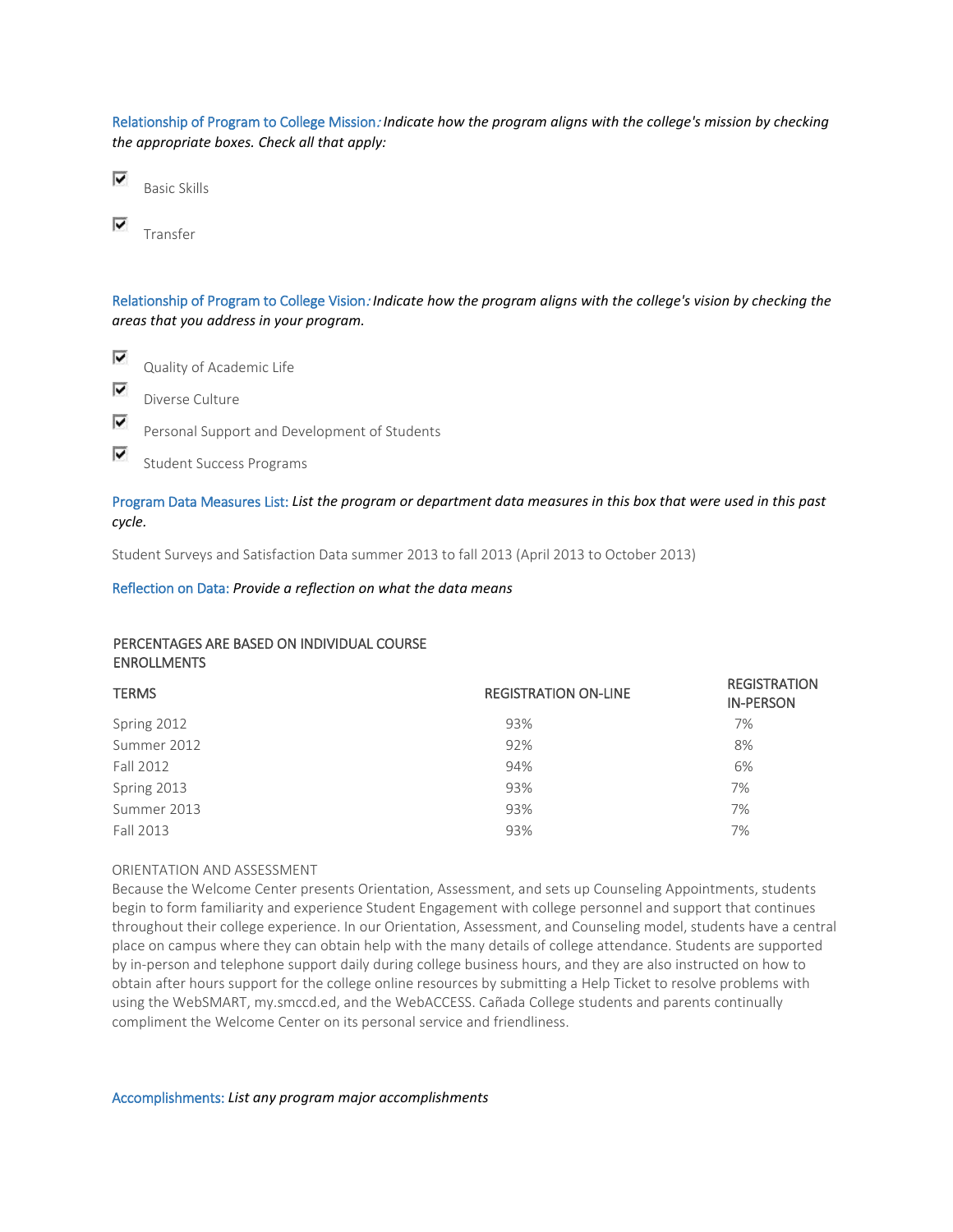- 1. Added a campus tour to the new student orientation
- 2. Added additional links to Assessment Preparation on A-Z menu on college website
- 3. Enhanced online college resource training from PowerPoint presentation to live hands on computer use of WebSMART, WebSCHEDULE, WebACCESS, and my.smccd.edu training experience.

## Changes in your program this year: *What changes has you seen in your program, and why do you think these changes have occurred?*

Adding campus tour and providing additional college services resource information handouts in response to student satisfaction survey comments.

## Changes for Next Year: *What changes, if any, do you want to make in your program for next year?*

- 1. Adding of Student Services referral ticket
- 2. Providing possible questions for students' first counseling appointment to support their achieving their educational goal
- 3. Improving pre survey with questions on student educational goals
- 4. Presenting DegreeWorks capabilities to streamline their completion of student educational goals

## Student Learning Outcomes:

*Describe your student learning outcome and the results you have from last year as follows: Student Learning Outcome Assessment Results Evidence/Analysis Use of Results SLO for Next Year Given the results of your SLO this year, do you plan to keep the same SLO or develop a new one?*

After attending New Student Orientation students demonstrated an improved understanding of online college resources (WebSMART, my.smccd.edu, WebACCESS and WebSCHEDULE, how their assessment test results relate to their Student Education Plan and have the ability to register for classes.

SLO Changes: *If you are changing your SLO(s), please describe why*

⊽ Keep same one(s)

П Created new one(s)

SLO Relationship to Strategic Directions: *Check each of the college's Strategic Directions that your SLO addresses*

⊽ Teaching and Learning

⊽ Completion

⊽ Community Connections

n. Global and Sustainable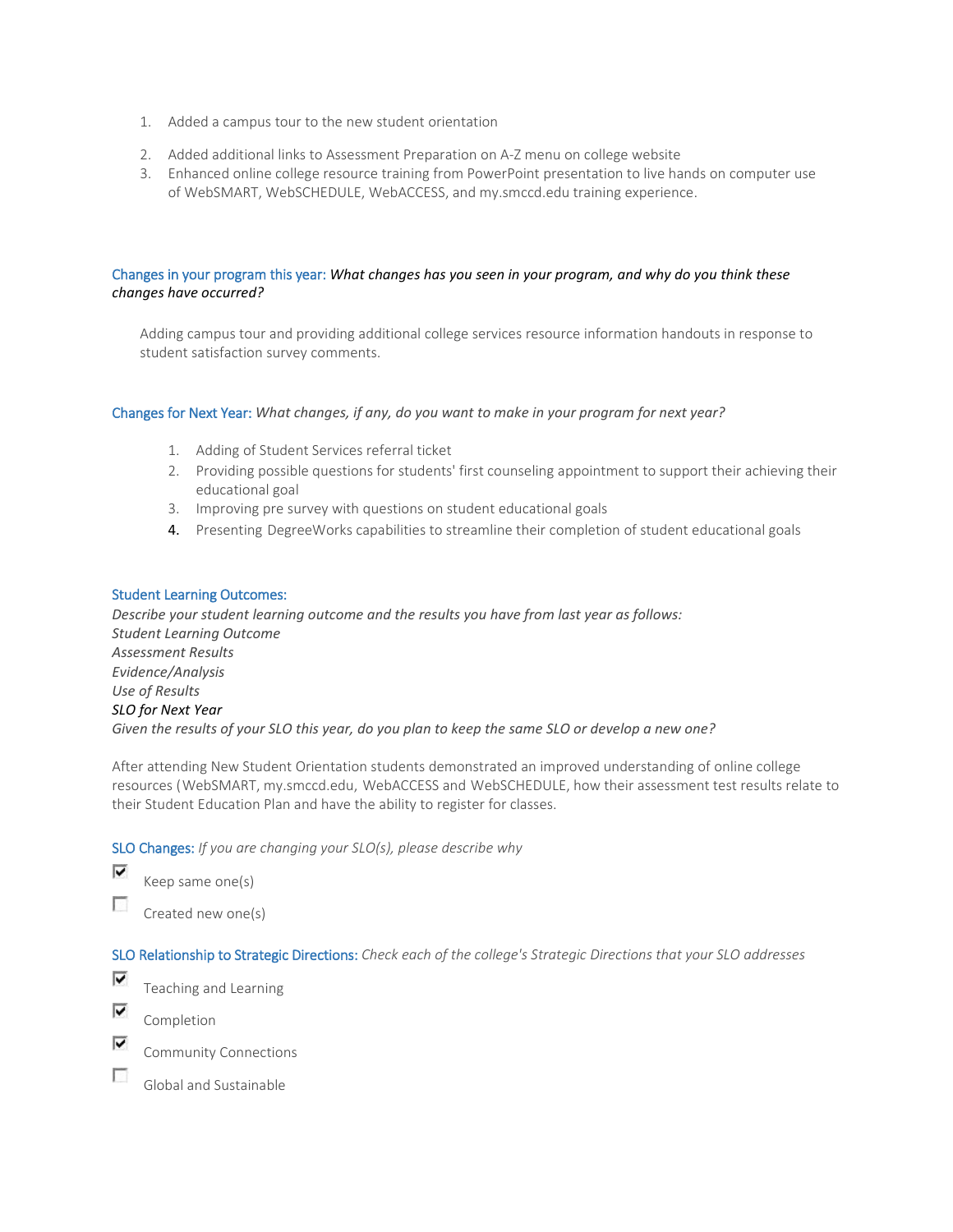#### SLO and Strategic Directions: *Describe how your SLO relates to the strategic directions*

To expand enrollment opportunities and enhance wider community engagement, the Welcome Center provides Tuesday evening, Saturday, and Spanish Orientation/Assessment sessions for the working students and Spanishspeaking community students.

## SAO Action Plan:

*List your SAO for the upcoming year and describe the Following: Student Learning Outcome Activities to Achieve the SLO Assessment Measures What do you expect to learn*

#### **ORIENTATION**

Provide instruction to empower new students to persist to achieve their education and career goals by using Cañada College Student Success and Support programs and online services. ASSESSMENT

Provide instruction to empower new students to achieve their education goals by understanding their Math, English, and/or English Second Language assessment test results and the classes outlined on their Student Education Plan to register for to meet their education and career goals.

#### Service Area Objectives:

## *Summarize the assessment results of your Service Area Objectives, to include the impact on the quality and success of the program.*

Students who completed the Orientation and Assessment Pre-Survey and Post-Survey increased their knowledge and ability in using my.smccd.edu email, WebSMART, understanding their assessment test results, and knowing the classes to register for to meet their education and career goal.

#### Service Area Objectives: Next Year

*Describe the Service Area Objectives for next year: Service Area Objective Activities to be Conducted Assessment Measures Why this was selected*

Engage students by calling Priority Enrollment Program students and the general new students who register for Orientation to follow up when a student misses orientation, assessment, or counseling to personally support each student in completing the Student Success Support Program step to increase college enrollment, retention, and persistence.

## Relationship to EMP Teaching & Learning: *Check any EMP Teaching and Learning Objective that relates to your Service Area Objective*

Ð

1.1 Assess SLOs  $\overline{\phantom{a}}$ 

1.2 Flexible course scheduling



⊽ 1.4 Student engagement

г 1.5 Facility Planning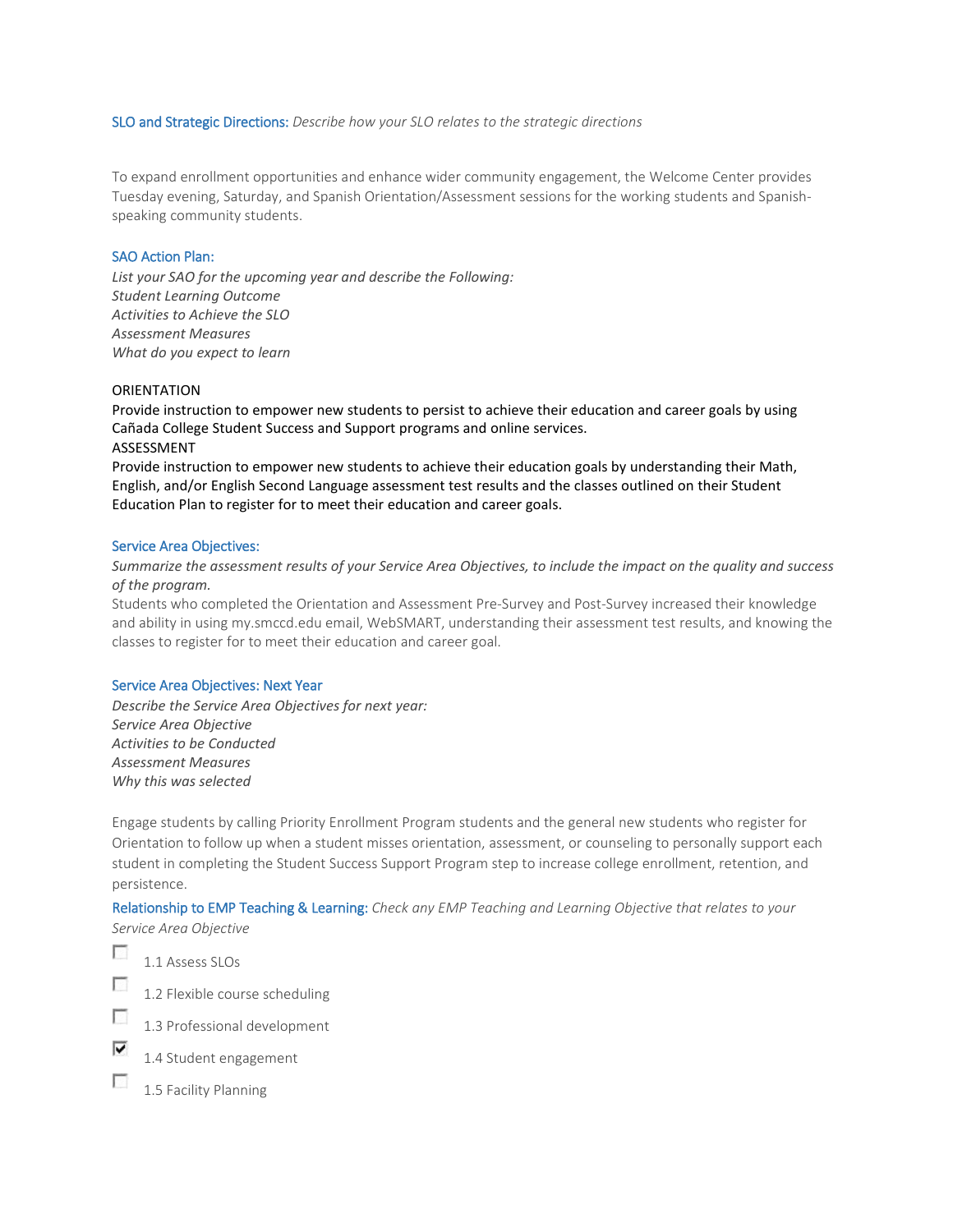Relationship to EMP Completion: *Check any EMP Completion Objective that relates to your Service Area Objective*  $\overline{\mathbf{v}}$ 2.1 Connections and outreach ⊽ 2.2 Assessment testing ⊽ 2.3 Orientation п 2.4 Student pathways  $\overline{\mathcal{L}}$ 2.5 100% FAFSA ⊽ 2.6 Intentional counseling ⊽ 2.7 Basic skills effective practices  $\overline{\mathcal{L}}$ 2.8 Mentorships ⊽ 2.9 Degrees and certificates T 2.10 Career center  $\overline{\mathcal{L}}$ 2.11 Transfer center

 $\overline{\phantom{a}}$ 2.12 Monitor student success

Relationship to EMP Community Connections: *Check any EMP Community Connections Objective that relates to your Service Area Objective*

- F 3.1 Community outreach advisory group
- П 3.2 Community advisory group
- г 3.3 Service learning
- $\overline{\phantom{a}}$ 3.4 Contract education

Relationship to EMP Global and Sustainable: *Check any EMP Global and Sustainable Objective that relates to your Service Area Objective*

- $\overline{\phantom{a}}$ 4.1 Sustainability and Social Justice groups
- $\overline{\mathcal{L}}$ 4.2 International and University Centers
- $\overline{\phantom{a}}$ 4.3 Sustainability in the curriculum
- Ð 4.4 Sustainability awareness

# Resources: Faculty and Staff:

*Describe your new staff needs: Position Title FT/PT (%) Rationale*

Orientation, Assessment, Retention - 100% Welcome Center Staff Member to assist with community engagement, student success support programs offered at the Welcome Center, ESL special testing's, weekend and evening orientation and testing, Math Jam, Word Jam, PEP initiatives.